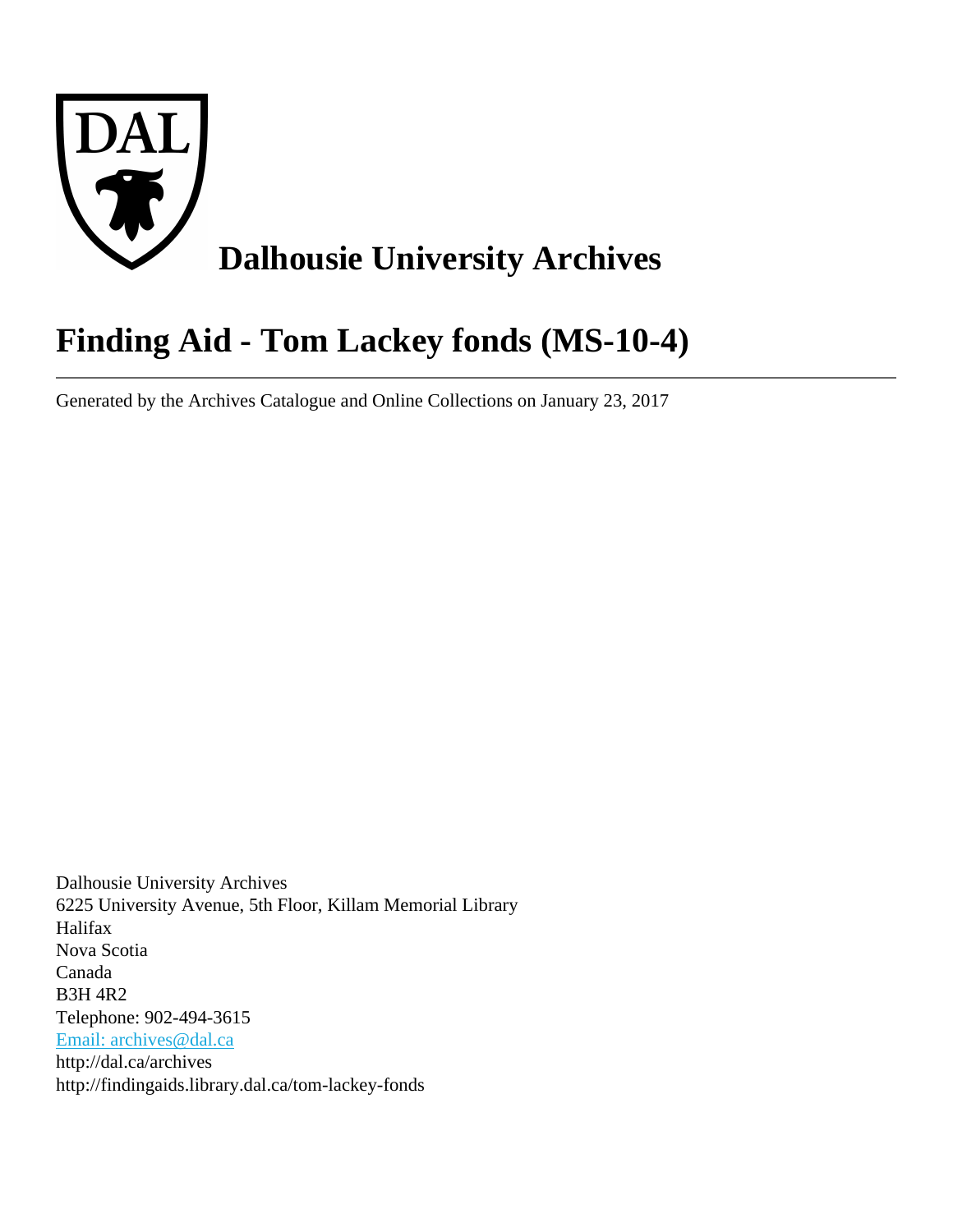# **Table of contents**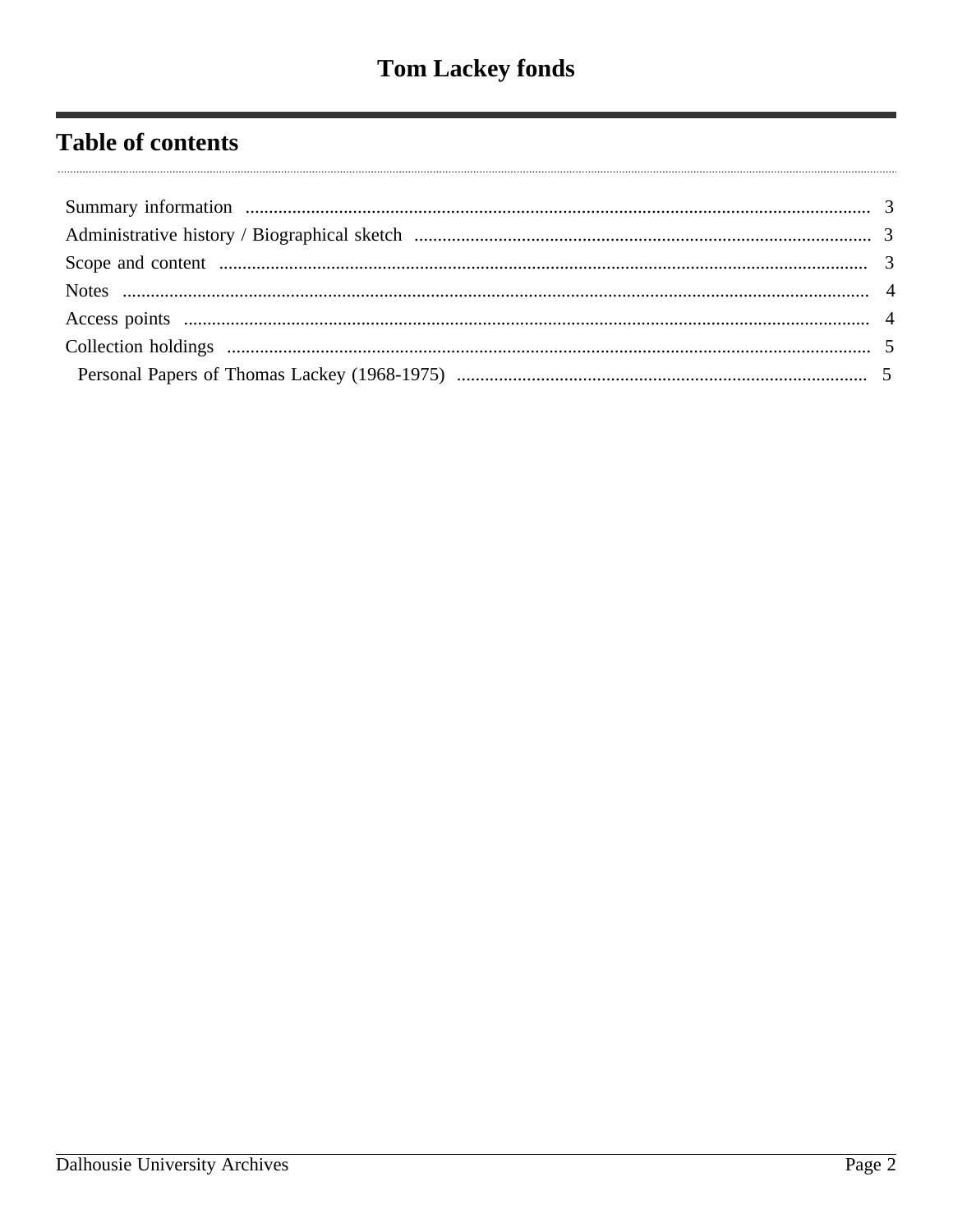# <span id="page-2-0"></span>**Summary information**

| Dalhousie University Archives                                                                                                                                                         |
|---------------------------------------------------------------------------------------------------------------------------------------------------------------------------------------|
| Tom Lackey fonds                                                                                                                                                                      |
| $MS-10-4$                                                                                                                                                                             |
| 1968-1975 (date of creation)                                                                                                                                                          |
| English                                                                                                                                                                               |
| 3 cm of textual records [6 folders]                                                                                                                                                   |
| Preferred citation: [Identification of item], Tom Lackey fonds,<br>MS-10-4, Box [box number], Folder [folder number], Dalhousie<br>University Archives, Halifax, Nova Scotia, Canada. |
|                                                                                                                                                                                       |

# <span id="page-2-1"></span>**Administrative history / Biographical sketch**

#### **Note**

Tom Lackey was an historian and author. He co-wrote Sailing Ships of the Maritimes with Charles Armour. Lackey conducted research on student movements in Toronto during the 1960s and 1870s. Little else is known about him.

#### **Custodial history**

The materials in this fonds were donated by Tom Lackey to Dalhousie University in 1977 and 1986.

# <span id="page-2-2"></span>**Scope and content**

This fonds contains research notes, reports, essays, and other records that document student movements in Toronto during the late 1960s and early 1970s when Lackey was a student at the University of Toronto.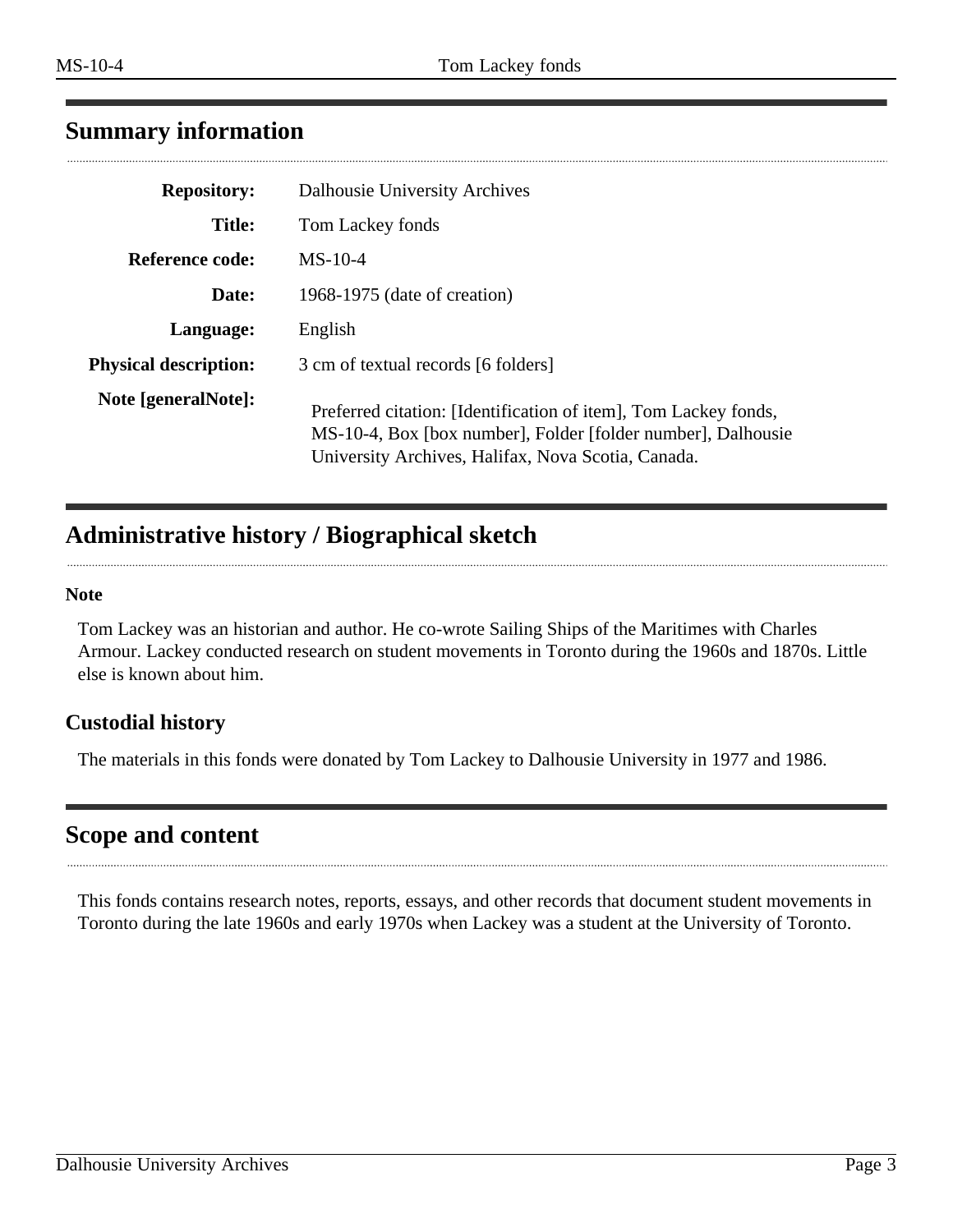# <span id="page-3-0"></span>**Notes**

#### **Title notes**

#### **Arrangement**

The fonds is arranged in two series: Personal Papers Graphic Material The files in each series are listed alphabetically by title.

#### **Restrictions on access**

All records are open to researchers.

#### **Conditions governing use**

These materials do not circulate. They can be viewed in the Archives and Special Collections Reading Room.

#### **Accruals**

No further accruals are expected.

#### **Other notes**

• **Publication status**: Published

# <span id="page-3-1"></span>**Access points**

- Toronto General Hospital.
- Textual record (documentary form)
- Correspondence (subject)
- Personal archives (subject)
- Photographs (subject)
- Reports, publications, studies, and documentation (subject)
- Research notes (subject)
- Students--Political activity (subject)
- Students--Societies, etc. (subject)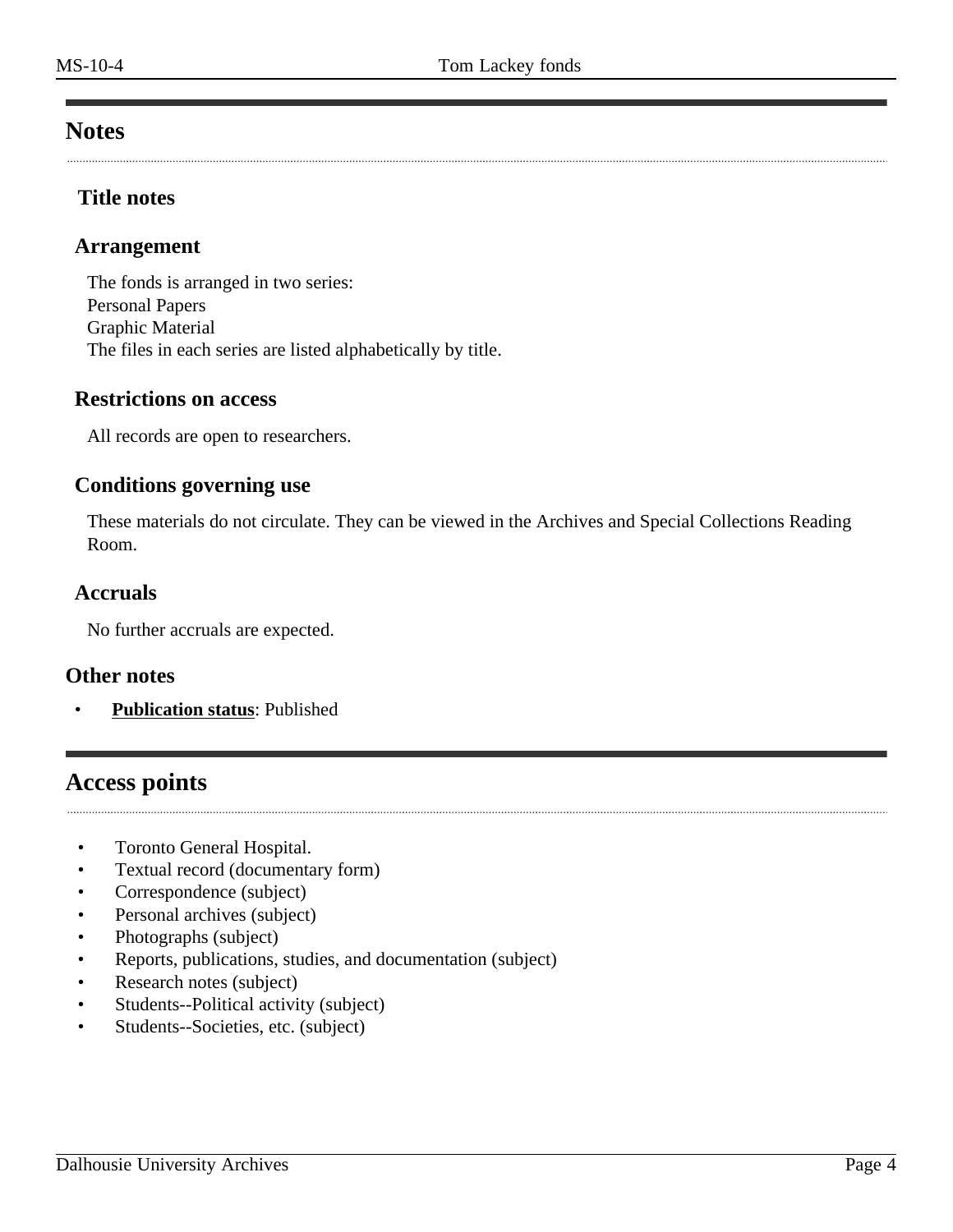# <span id="page-4-0"></span>**Collection holdings**

#### <span id="page-4-1"></span>**Series: Personal Papers of Thomas Lackey**

Title: Personal Papers of Thomas Lackey

Date: 1968-1975 (date of creation)

Physical description: 3 cm of textual records

# **File: MS-10-4, SF Box 1, Folder 6 - Essays by Steve Moore, Bob Dewart, and Bill Johnson on strategies to build alliances between university students and workers**

Title: Essays by Steve Moore, Bob Dewart, and Bill Johnson on strategies to build alliances between university students and workers

Reference code: MS-10-4, SF Box 1, Folder 6

Date: [ca. 1970] (date of creation)

Physical description: 14 pages. - File includes a handwritten note from Mary to Tom Lackey and a typed letter from Kurt to Jan indicating the members of the Toronto General Hospital Board of Trustees and their corporate affiliations.

# **File: MS-10-4, SF Box 2, Folder 19 - Original lists of photographs on film roles donated to the Dalhousie Archives and Special Collections**

Title: Original lists of photographs on film roles donated to the Dalhousie Archives and Special **Collections** 

Reference code: MS-10-4, SF Box 2, Folder 19

Physical description: 19 pages

### **File: MS-10-4, SF Box 1, Folder 7 - Research notes on the Toronto General Hospital Board of Trustees and the occupational composition of the Canadian labour fource**

Title: Research notes on the Toronto General Hospital Board of Trustees and the occupational composition of the Canadian labour fource

Reference code: MS-10-4, SF Box 1, Folder 7

Date: [ca. 1968] (date of creation)

Physical description: 4 pages